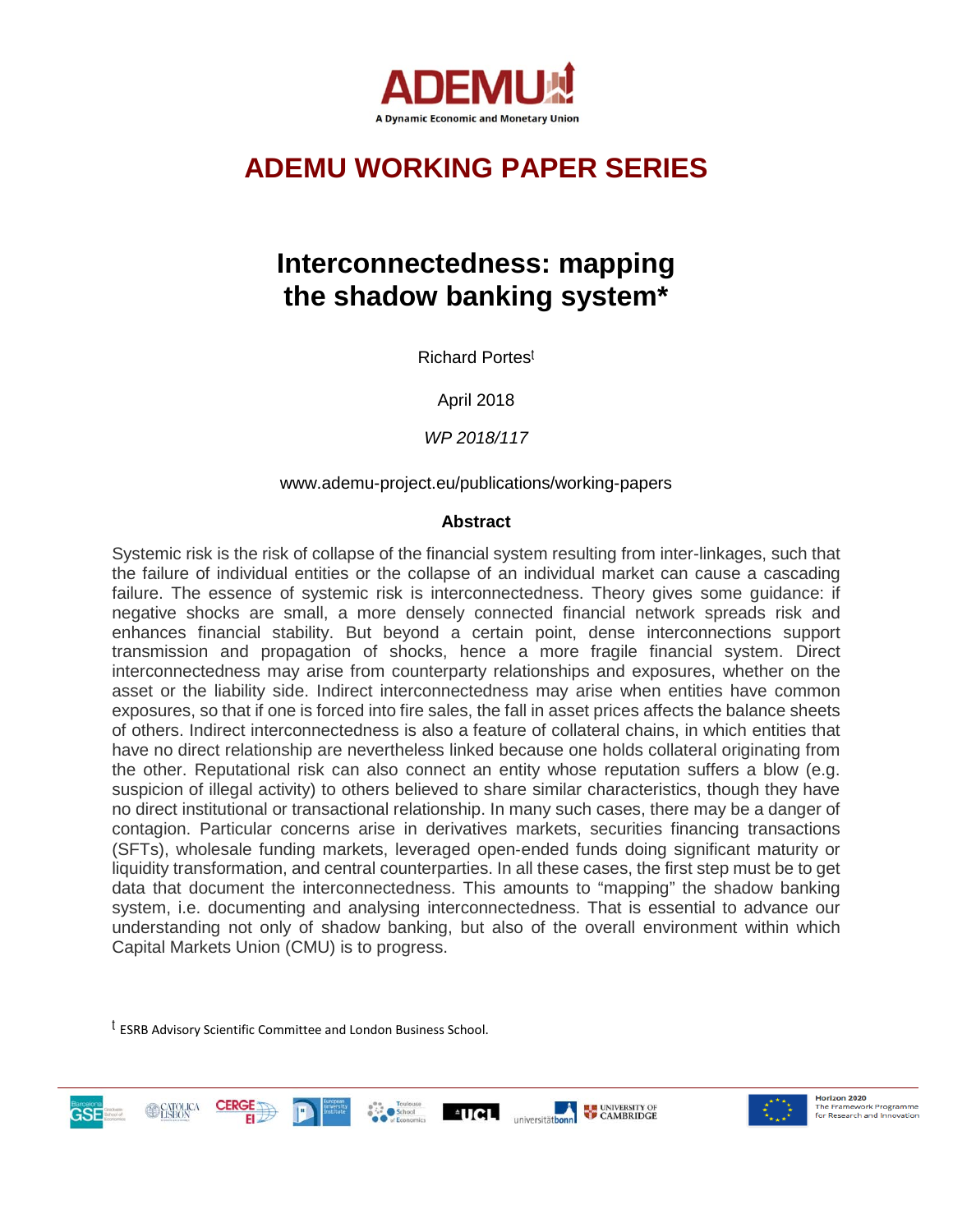

# **Acknowledgments**

*\*This paper was originally published in April 2018 for the Banque de France European Stability Review*

Nothing in this article represents the view of the Advisory Scientific Committee of the European Systemic Risk Board (ESRB), of which the author is Chair, nor of the ESRB Joint Expert Group on Shadow Banking, of which the author is Co‑Chair. He receives an honorarium for his attendance at meetings of these bodies; and he receives a fee for his service on the Advisory Board of Nevastar Finance, for which the same disclaimer applies.

This project is related to the research agenda of the ADEMU project, "A Dynamic Economic and Monetary Union". ADEMU is funded by the European Union's Horizon 2020 Program under grant agreement N° 649396 (ADEMU).

This is an Open Access article distributed under the terms of the Creative Commons Attribution License Creative Commons Attribution 4.0 International, which permits unrestricted use, distribution and reproduction in any medium provided that the original work is properly attributed.



**GSE** 

\_\_\_\_\_\_\_\_\_\_\_\_\_\_\_\_\_\_\_\_\_\_\_\_\_





The ADEMU Working Paper Series is being supported by the European Commission Horizon 2020 European Union funding for Research & Innovation, grant agreement No 649396.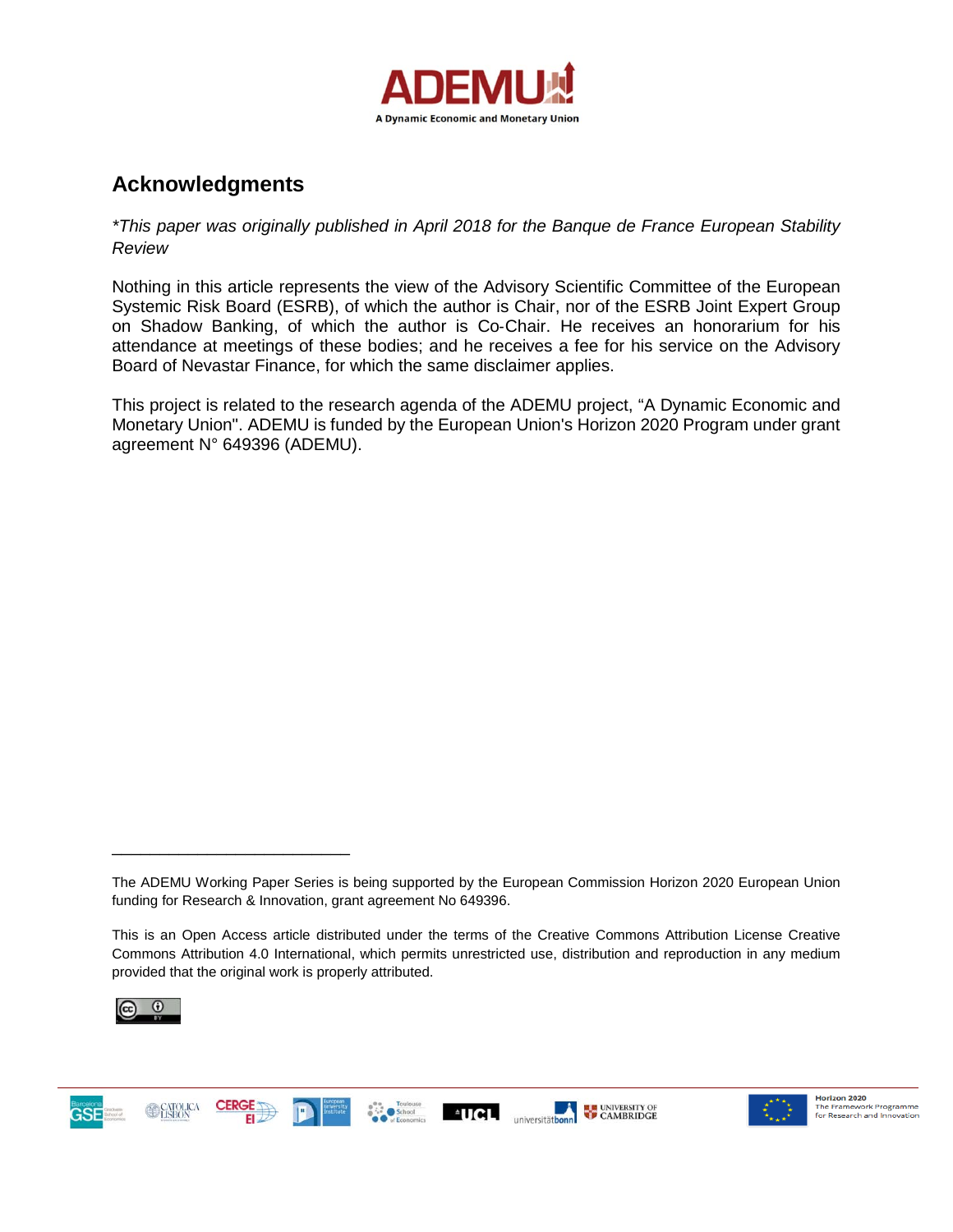This paper will discuss interconnectedness<br>among financial institutions (entities)<br>and across financial markets, with<br>particular attention to the shadow banking system. among financial institutions (entities) and across financial markets, with Even the term "system" here suggests a range of interconnections and interdependencies, which are deep and complex. Our data on these entities and activities are still very limited and are often accumulating unprocessed, despite major initiatives to throw light on the shadows. I shall focus primarily on the European Union (EU), where the latest collection and analysis of the data are in the *EU Shadow Banking Monitor* (European Systemic Risk Board – ESRB, 2017). Some of the issues are closely related to the EU drive for Capital Markets Union (CMU) launched with an action plan in 2015 (European Commission, 2015).

CMU may be broadly understood as non‑bank financial integration. Both price and quantity composite indicators of the degree of financial integration in Europe, starting from 1995, show considerable rises to a peak in 2006, then disintegration accentuated by the crisis to a trough in 2012 (European Central Bank – ECB, 2017). Integration has since resumed, but the indices are still not back to their 2006 levels. Roughly the same is true for individual subindices for bond and equity markets, except that both show troughs also in 2003. The analysis here, however, will exclude bond and equity markets, with the main attention to shadow banking and derivatives markets. Also, we shall not be concerned with individual entities – from a policy viewpoint, we are concerned with macroprudential rather than microprudential oversight.

We need definitions to proceed. Unfortunately, they are not precise. CMU is the move towards deeper and more integrated capital markets to complement bank financing – a true single market for market-based finance in Europe, with no barriers at national borders. Shadow banking has been defined as "market-based (or non-bank) financial intermediation", but this is much too broad, because taken literally it does include bond and equity markets. The Financial Stability Board (FSB, 2017) regards shadow banking as "credit intermediation involving entities and activities (fully or partly) outside of the regular banking system". Again, this seems very inclusive. The European Systemic Risk Board (ESRB) is considerably less so (while using the term "broad"): "The broad measure of shadow banking in the EU, comprising total assets of investment funds, including money market funds (MMFs) and other financial institutions, amounted to EUR 40 trillion at the end of the third quarter of 2016. This measure includes all entities of the financial sector except banks, insurance corporations and pension funds." Here markets are clearly not entities, if only because they do not have assets as included in the "broad measure". On the other hand, the exclusion of insurance corporations and pension funds may be difficult to justify, whether analytically or for policy purposes.

In contrast to the slowdown in shadow banking in the United States, the rapid growth of the sector resumed in Europe after 2007‑09. The demand for its services has come mainly from institutions and corporates seeking "safe" but non‑zero yields. The huge growth in managed assets has led to a major expansion of the amounts channelled into shadow banking. On the supply side, much of the activity comes from regulatory arbitrage: developing organisational forms and transaction strategies that avoid regulation. This often involves substitution of shadow banking for "traditional" banks. It poses problems because it is not formally supported by safety nets yet may require bailouts. This creates moral hazard and a form of implicit subsidy.

Section 1 considers interconnectedness and systemic risk. Section 2 specifies the costs and benefits of interconnectedness. One cost is contagion, explored in Section 3. Section 4 details the risks associated with interconnectedness. Section 5 concludes with a discussion of available and forthcoming data and their use.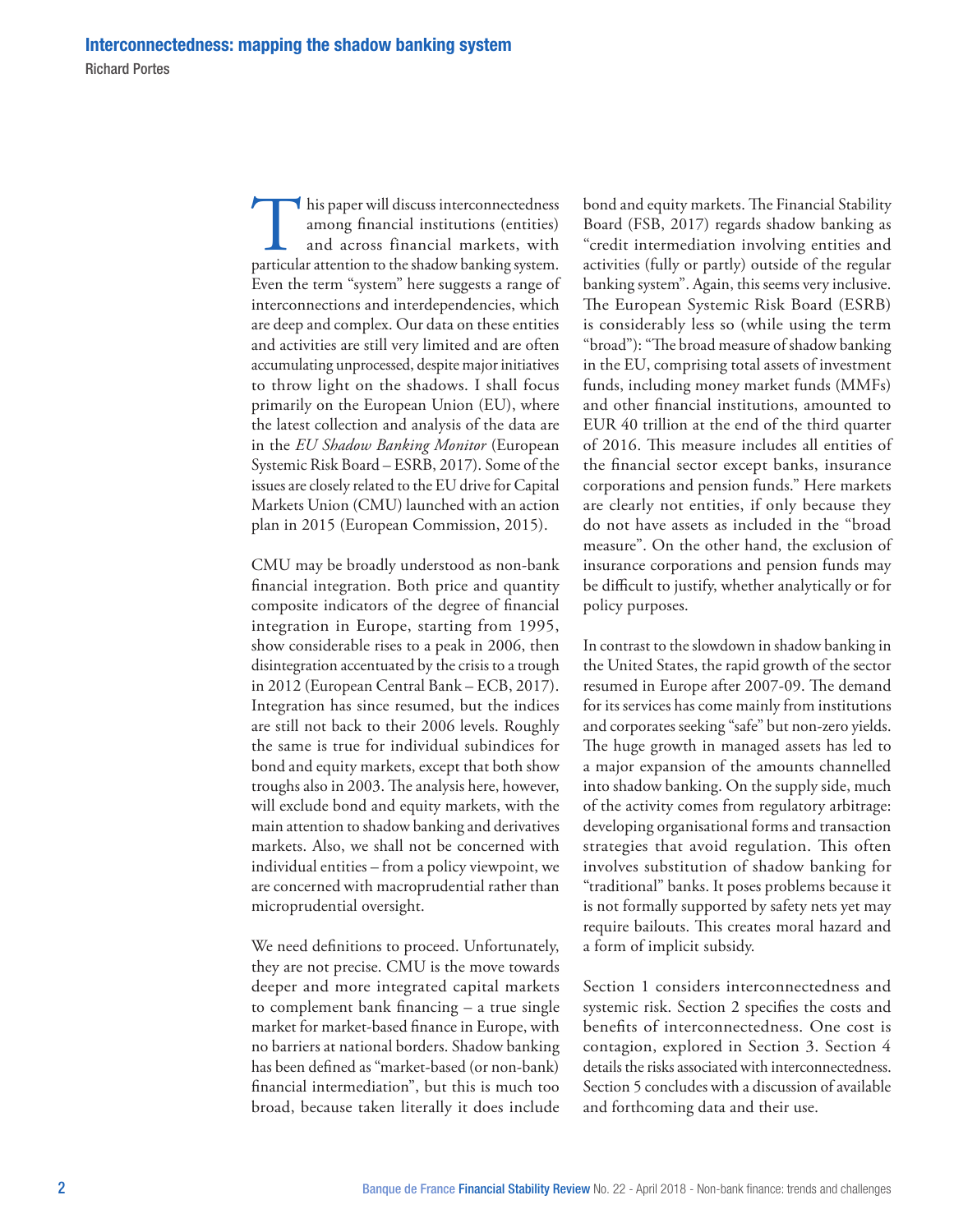### 1| Interconnectedness and systemic risk

Interconnectedness is ubiquitous in the financial system, and it is key to systemic risk. The system is endangered if stress in an individual entity or activity is transmitted widely through various forms of interconnection. This is often called contagion, and we shall consider it below. A fundamental issue in evaluating financial integration is the balance between its benefits – more efficient allocation of capital, risk sharing – and the potential dangers posed by interconnectedness. When we think in systemic terms of the build‑up of financial stress and vulnerability, our concerns arise from interconnectedness. With systemic vulnerabilities, shocks may propagate across wholesale funding markets, derivatives markets, and securities financing transactions (SFT).

Systemic risk is the risk of potential collapse of financial system resulting from interlinkages such that the failure of individual entities or collapse of a market can cause a cascading failure. Individual shadow banking entities may not seem large relative to major banks (still, recall American International Group's [AIG's] credit default swap [CDS] market presence before the crisis or consider BlackRock's balance sheet now). But tremors in the money market fund (MMF) sector, for example, can easily be transmitted.

A recent theoretical analysis (Acemoglu et al., 2015) finds that if negative shocks are small, a more densely connected financial network spreads risk and enhances financial stability. But beyond a certain size of shock, dense interconnections support transmission and propagation of shocks, hence a more fragile financial system. This seems to contrast with the early paper of Allen and Gale (2000), which finds that a network in which all nodes are connected to all others – a "complete" network – will be more stable than an incomplete network. But the complete network is an extreme case, and the earlier paper does not distinguish the size of the shock, which is key to the later results. Gai and Kapadia (2010) obtain results similar to Acemoglu et al.

So dense interconnectedness may be a source of systemic risk if the shocks are large enough. What is "large enough"? Ex post, the failure of Lehman qualifies. But the "taper tantrum" and "flash crashes" of recent years were not, nor even the crisis in Cyprus. On the other hand, the discovery of a huge fiscal hole in Greece seemed to threaten the entire euro area financial system, to the point where the authorities were convinced of the need for a massive bailout. Suppose there had been at that time a true CMU, at least in the eurozone. Might the risks have been distributed sufficiently widely, or at least less towards banks and more towards non‑bank finance, so that the expected impact of a Greek default would have been considerably less threatening? Or would asset managers holding Greek debt have been hit so hard that their European bank parents would have been imperilled? These questions suggest how important it is to have the data needed to map the European shadow banking system and its interconnections with the banks.

We must distinguish between direct and indirect interconnectedness. The former refers to direct counterparty relationships and the consequent exposures on balance sheets. The latter may include relationships induced for entities with common exposures, when an action by entity A (e.g. "fire sale") will affect the mark‑to‑market value of the assets of B; collateral chains, in which collateral offered by A to B may through a further transaction by B with C put this collateral on C's balance sheet, so we now have an indirect connection between A and C, in which A is exposed to the risk that C may not be able to deliver the collateral to B; reputational risk, when an action by A may harm the reputation of B, which is linked to it not as a counterparty, but only by having some perceived common characteristics or ownership link; and step‑in risk, if A were to have to support B, to which it has perceived ties beyond contractual obligations to B that could induce reputational damage to A if B were to fail.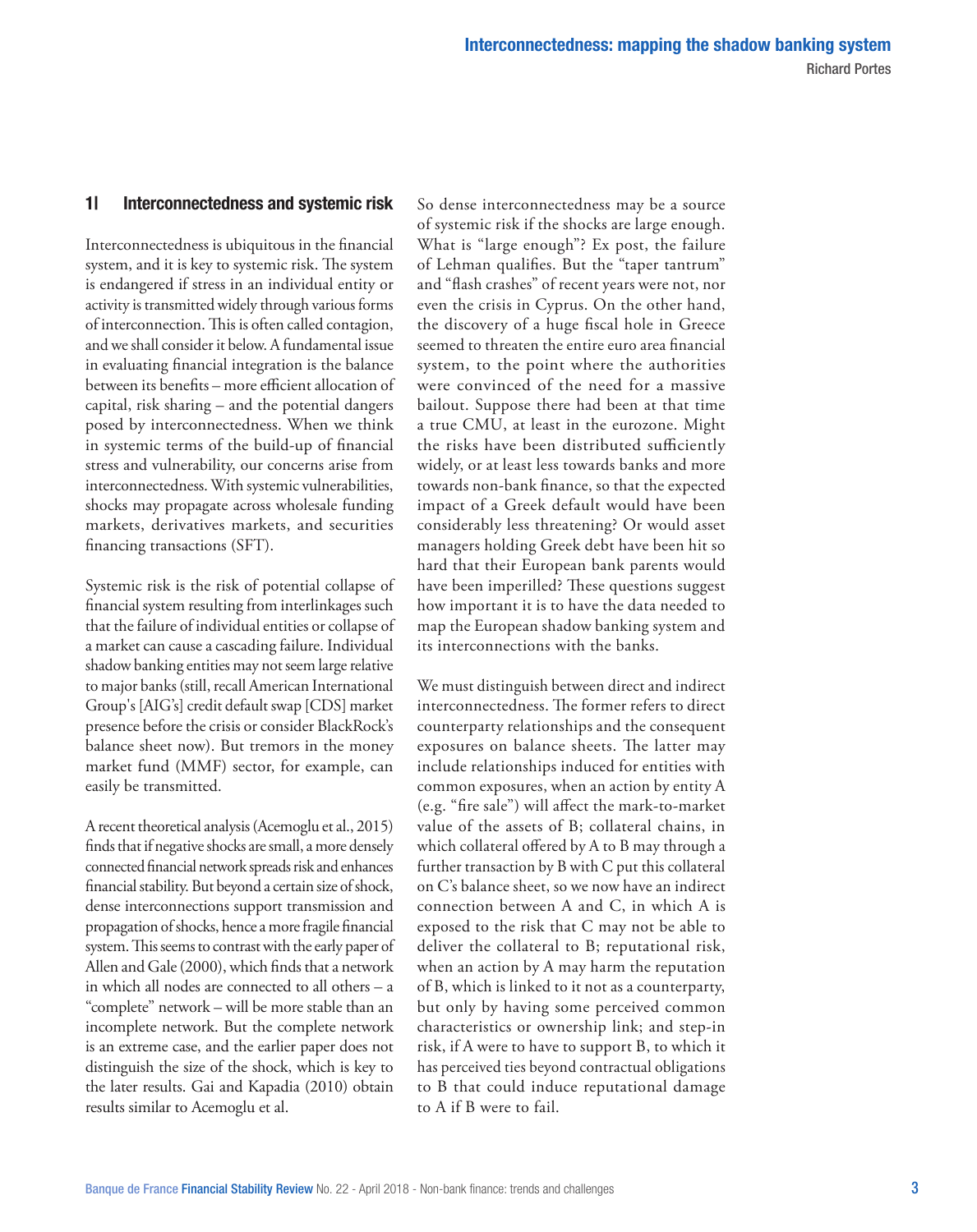

C1 Aggregate net assets of the top 25 asset management companies in the European Union

Source: European Systemic Risk Board – ESRB, *EU Shadow Banking Monitor 2017*, p. 43. Primary sources: Thomson Reuters Lipper and European Central Bank calculations. Notes: Asset managers are classified as held by banks/insurers when the asset manager is a subsidiary of the bank/insurer (this excludes cases where bank/insurance activities are a subordinate business of the group or where the holding company also holds banks/insurers) or has a bank/insurer as a majority shareholder. The horizontal axis shows the domicile of the asset manager. See list of countries below.

A particular form of direct interconnectedness is ownership, and this may be a link between banks and asset managers in the shadow banking system. In Europe, banks and insurers have significant ownership stakes in asset managers that are important in the shadow banking system (see Chart 1). FSB (2017, Section 3) has an extensive survey of interconnectedness between banks and other financial institutions, mainly asset managers and funds. In the context of CMU, the country aggregate data in Chart 2 are of particular interest. They show that of EU countries, the United Kingdom (UK) and Ireland have the highest links between banks and other financial institutions (OFIs)1 on assets and liabilities; Belgium shows especially high claims of banks on OFIs as a share of the banking sector's assets. Chart 3 shows that six of the top 25 asset managers (by assets in eurozone) are domiciled outside the eurozone – indeed, two of the five largest. But we see no proposals of CMU with the United States.



1 Other financial institutions (OFIs) here include all non‑bank financial intermediation except pension funds and insurers: so trust companies, money market funds, hedge funds, equity funds, bond funds, and mixed funds.

#### List of countries (Charts 1 and 2; Table 1)

| AR: Argentina     | CH: Switzerland | HK: Hong Kong | JE: Jersey         | MX: Mexico       | SE: Sweden         |
|-------------------|-----------------|---------------|--------------------|------------------|--------------------|
| AU: Australia     | CL: Chile       | ID: Indonesia | JP: Japan          | NL: Netherlands  | TR: Turkey         |
| BE: Belgium       | DE: Germany     | IE: Ireland   | KR: Korea          | NO: Norway       | UK: United Kingdom |
| <b>BR: Brazil</b> | ES: Spain       | IN: India     | KY: Cayman Islands | RU: Russia       | US: United States  |
| CA: Canada        | FR: France      | IT: Italv     | LU: Luxembourg     | SA: Saudi Arabia | ZA: South Africa   |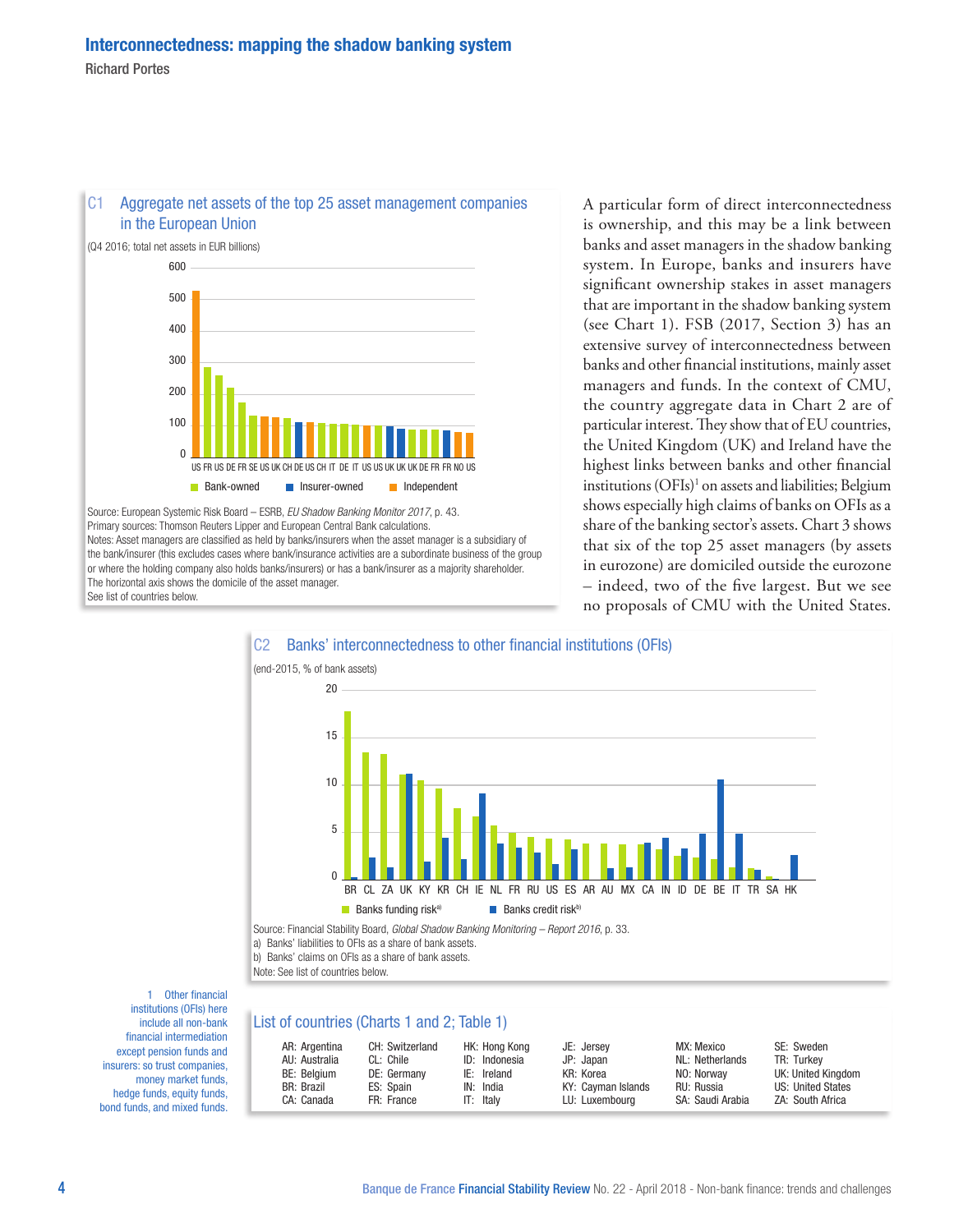

Source: Thomson Reuters Lipper for Investment Management (Lipper IM); European Central Bank calculations. Notes: Asset managers are classified as held by banks/insurers when the asset manager is a subsidiary of the bank/insurer (this excludes cases where bank/insurance activities are a subordinate business of the group or where the holding company also holds banks/insurers) or have a bank/insurer as a majority shareholder.

# T1 Distribution of European Union institutions' exposures to shadow banking entities by country of domicile and type of shadow banking entity

(weighted by size of exposure)

| Country/type<br>of "shadow<br>banking entity" | <b>UCITS MMFs</b> | Non-UCITS<br><b>MMFs</b> | Non-MMF<br>investment<br>funds | <b>Finance</b><br>companies | <b>Broker-dealers</b> | Credit<br>insurers/<br>financial<br>quarantors | Securitisation | Non-equivalent<br>bank/insurers | <b>Other</b> | <b>Total</b> |
|-----------------------------------------------|-------------------|--------------------------|--------------------------------|-----------------------------|-----------------------|------------------------------------------------|----------------|---------------------------------|--------------|--------------|
| DE                                            | 0.0               | 0.0                      | 3.7                            | 1.0                         | 0.0                   | 0.0                                            | 1.2            | 0.0                             | 0.4          | 6.3          |
| ES                                            | 0.0               | 0.0                      | 0.0                            | 0.3                         | 0.0                   | 0.1                                            | 0.3            | 0.0                             | 0.1          | 0.7          |
| <b>FR</b>                                     | 0.7               | 0.0                      | 0.5                            | 0.6                         | 0.0                   | 0.0                                            | 2.2            | 0.0                             | 0.4          | 4.5          |
| GB                                            | 0.0               | 0.4                      | 2.5                            | 2.0                         | 0.4                   | 0.5                                            | 2.2            | 0.0                             | 2.4          | 10.5         |
| HK                                            | 0.1               | 0.0                      | 0.5                            | 0.0                         | 0.6                   | 0.0                                            | 0.0            | 0.0                             | 0.1          | 1.3          |
| ΙE                                            | 0.0               | 0.0                      | 0.8                            | 0.7                         | 0.0                   | 0.0                                            | 4.5            | 0.0                             | 0.3          | 6.3          |
| JE                                            | 0.0               | 0.0                      | 0.2                            | 0.1                         | 0.0                   | 0.0                                            | 2.7            | 0.0                             | 0.0          | 3.0          |
| JP                                            | 0.0               | 0.0                      | 0.2                            | 0.1                         | 0.6                   | 0.0                                            | 0.0            | 0.4                             | 0.2          | 1.5          |
| KR                                            | 0.0               | 0.0                      | 0.0                            | 0.2                         | 0.0                   | 0.0                                            | 0.0            | 1.9                             | 0.5          | 2.6          |
| KY                                            | 0.0               | 0.0                      | 3.4                            | 0.7                         | 0.0                   | 0.0                                            | 1.8            | 0.1                             | 0.5          | 6.5          |
| LU                                            | 0.3               | 0.0                      | 2.3                            | 0.7                         | 0.2                   | 0.0                                            | 1.2            | 0.0                             | 0.4          | 5.2          |
| <b>NL</b>                                     | 0.0               | 0.0                      | 0.2                            | 0.6                         | 0.0                   | 0.0                                            | 1.5            | 0.0                             | 0.1          | 2.5          |
| <b>RU</b>                                     | 0.0               | 0.0                      | 0.0                            | 0.1                         | 0.0                   | 0.0                                            | 0.0            | 1.7                             | 0.1          | 1.9          |
| <b>TR</b>                                     | 0.0               | 0.0                      | 0.0                            | 0.4                         | 0.0                   | 0.0                                            | 0.0            | 3.0                             | 0.0          | 3.5          |
| <b>US</b>                                     | 0.7               | 0.2                      | 4.0                            | 8.2                         | 0.3                   | 0.3                                            | 7.1            | 1.6                             | 4.7          | 27.1         |
| EU other <sup>a)</sup>                        | 0.1               | 0.0                      | 2.0                            | 1.4                         | 0.0                   | 0.0                                            | 0.4            | 0.1                             | 0.3          | 4.4          |
| RW other <sup>b)</sup>                        | 0.0               | 0.1                      | 1.9                            | 1.2                         | 0.6                   | 0.6                                            | 0.8            | 4.4                             | 2.5          | 12.1         |
| <b>Total</b>                                  | 2.0               | 0.9                      | 22.3                           | 18.2                        | 2.8                   | 1.4                                            | 26.2           | 13.3                            | 13.0         | 100.0        |

Source: Abad et al. "Mapping the interconnectedness between EU banks and shadow banking entities", *ESRB Working Paper Series*, No. 40, March 2017.

a) Other European Union countries.

b) Rest of the world.

Note: See list of countries on the previous page. GB : Great Britain.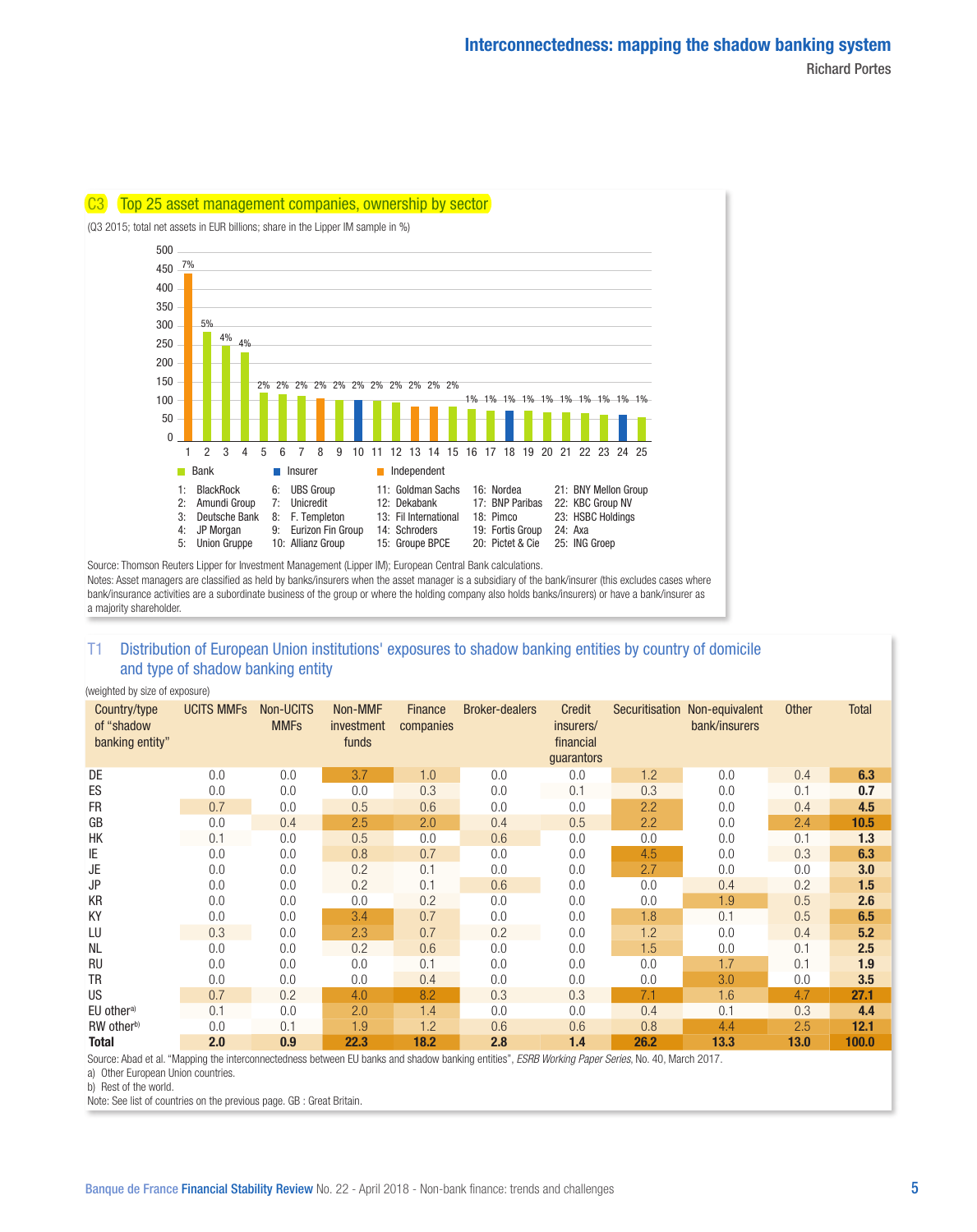More seriously, there are issues regarding the regulatory perimeter. Those issues arise in acute form in Table 1, where we see that around 60% of the total exposure of euro area banks to shadow banks is with entities outside the EU.

There are many reasons for concern about the vulnerabilities of shadow banks and their interconnections among themselves and with the banks. Intermediation has gone from regulated banks to shadow banks without prudential regulation, deposit insurance, or lender of last resort (LOLR). Using volatile short-term funding (wholesale market) to finance long‑maturity assets entails liquidity mismatch and maturity mismatch. Financial innovation (some generated to avoid regulation) may create opaque securities, often held in banks' off‑balance‑sheet vehicles. So a negative shock will come in a context where there are incentives for lenders to "run", hence borrowers may face rollover risk. Asset managers like BlackRock and Vanguard hold huge positions in a wide range of assets that are also held by other entities. If redemptions were to force them to liquidate some of these positions, the market impact could be substantial, with effects on other holders of the assets. And then we have the substantial exposures of banks to shadow banks explored by Abad et al (2017). For completeness at this stage, we should also note the particular vulnerabilities discussed in the *EU Shadow Banking Monitor* 2017: derivatives markets and synthetic leverage, securities financing transactions (SFTs), wholesale funding markets, leveraged open-ended funds doing significant maturity or liquidity transformation, and central counterparties (CCPs). There are specific reasons – in terms of liquidity transformation, maturity transformation, and leverage – for concern regarding these areas of the shadow banking system.

2 European Systemic Risk Board (ESRB), European Stability Mechanism (ESM), European Banking Authority (EBA), European Securities Markets Authority (ESMA), European Insurance and Occupational Pensions Authority (EIOPA), Single Supervisory Mechanism (SSM), Single Resolution Board (SRB).

Finally, we note that interconnectedness (financial integration) gives rise to the "financial trilemma" discussed by Cecchetti and Schoenholtz (2017) and Berner (2017), following Schoenmaker (2011). They posit the inconsistency of three major objectives: financial integration, financial stability, and national rather than supranational financial regulation. If we believe interconnectedness is not easily reversible, except as the consequence of a major crisis, and may indeed be desirable, then the argument suggests that we must choose supranational financial regulation if we wish to minimise financial instability. Many steps have been taken in this direction since the crisis, both through the FSB and the EU authorities, including for the latter the creation of several new supranational institutions.2 But the national regulatory bodies are still very much there, and in most cases the European authorities can issue only recommendations to them, rather than binding regulations. So there is considerable "ring‑fencing" and national policymaking that sometimes even stretches the limits of legality (EU regulations). The national authorities often put barriers in the way of cross-border financial flows and institutional integration  $-$  i.e. they directly limit interconnectedness. This is one source of the financial disintegration we saw after 2006 and the slow recovery of financial integration.

# 2| Costs and benefits of interconnectedness

Financial integration eases the process of financial intermediation, moving funds from savers to investors. It also promotes portfolio diversification, the erosion of home bias, and hence risk sharing across asset holders and across borders. The deeper markets and more extensive network of financial institutions should favour investment and economic growth. But as we have noted, an environment with wider and deeper interconnections in the financial system can be more sensitive to large shocks that might then threaten financial stability. Interconnections can heighten systemic risk.

Cross‑border capital flows, facilitated by such interconnections, have long been recognised as a particular source of systemic risk. "Capital flow bonanzas" can lead to excessive domestic credit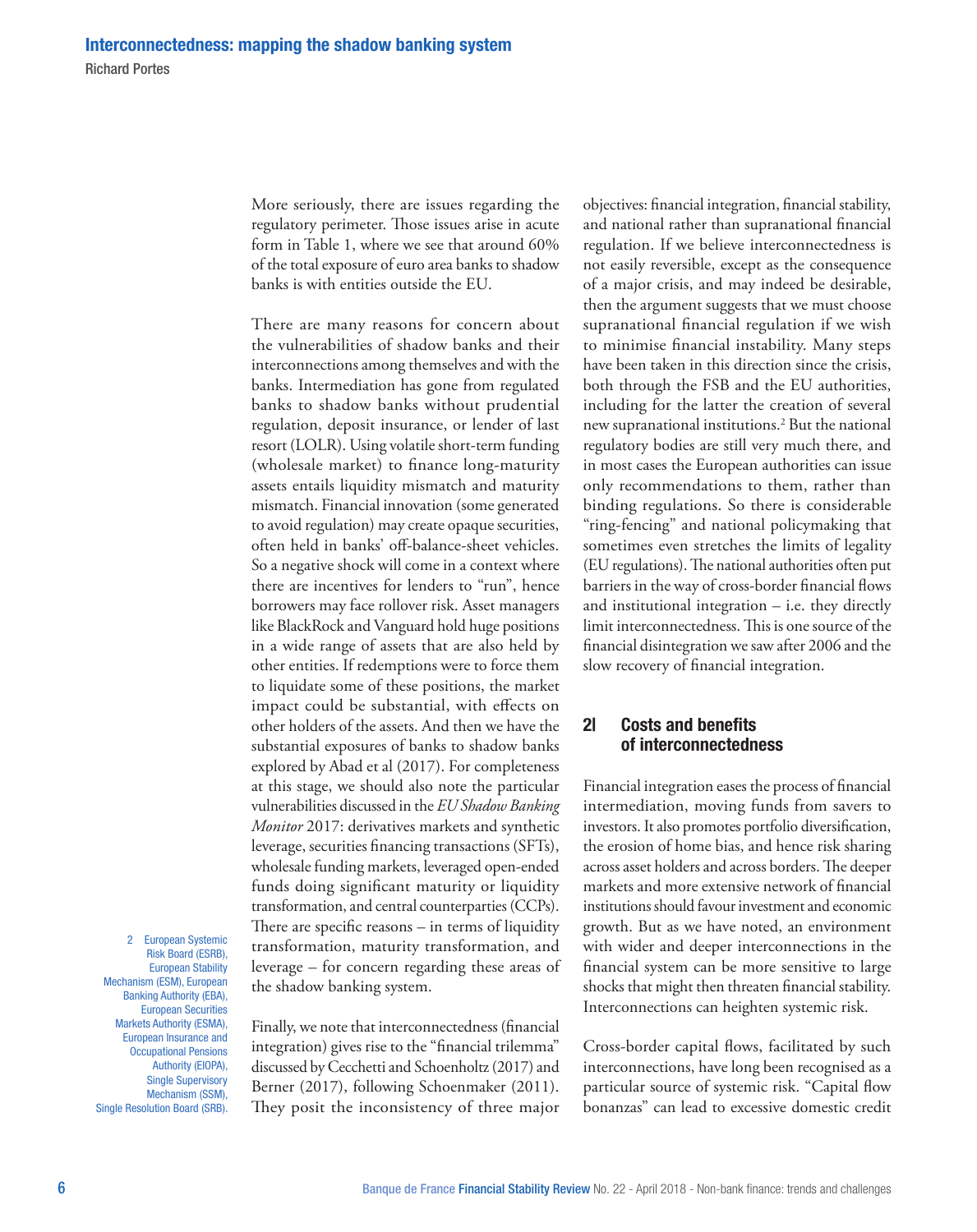growth, which the home financial system may be unable to intermediate well. The inflows then go into unproductive uses that do not create the export capacities needed to finance repayment; more important for our purposes, they may feed the accumulation of vulnerabilities in domestic financial markets that create systemic instability, and a sudden reversal of the inflows can itself lead to a crisis. Moreover, if the capital inflows go into the non‑traded sectors, that will lead to an appreciation of the real exchange rate (relative price of traded and non‑traded goods); real exchange rate appreciation is the single most reliable forward‑looking indicator of financial crisis. And they are likely to contribute to asset price inflation, perhaps even bubbles. A common example is foreign investment in commercial real estate and housing.

Greater financial openness, integration, interconnectedness are likely to have contributed to the development of a global financial cycle, in which monetary impulses from financial centres (in particular, the United States) are transmitted to the rest of the world (Rey, 2016). This is doubtless related to the rising correlations of asset prices across financial markets. Together with the trend to passive investment (in index tracking funds and exchange‑traded funds) and a fixation on short-term investment performance, this in turn creates a structural bias towards herd behaviour in asset management.

Evidently, interconnectedness is not responsible for all the ills of modern finance, nor even for all sources of systemic instability. But we must not ignore that financial integration comes with costs as well as benefits. And this is one reason for the wider acceptance post-crisis of the case for capital flow controls, as a potential macroprudential tool that could block some of the interconnections between domestic and foreign markets and the build‑up of balance‑sheet relationships between domestic and foreign entities. These can create special vulnerabilities if the domestic entities take on unhedged foreign currency liabilities.

Other macroprudential tools, such as limits on mortgage lending, seem to be less effective in financially more open economies and where financial systems are more sophisticated – i.e. where interconnections are deeper and more extensive (Cerutti et al., 2017). This empirical evidence on the effects of interconnectedness is directly relevant to structural vulnerabilities that might be created by CMU and efforts to mitigate such vulnerabilities.

# 3| Contagion

We must first distinguish between direct and indirect contagion, a distinction related to that between direct and indirect interconnectedness. Direct contagion occurs when following a negative shock, a counterparty to a transaction cannot or will not fulfil its commitments, so that there is a direct impact on the other counterparty. Indirect contagion can propagate through price effects or informational channels. Entities may be vulnerable to the same shocks, may have common exposures, may be perceived by markets to face related risks. If one must sell assets, others holding the same or related assets will experience a fall in their values that adversely affects their own balance sheets. Bad news about one firm may affect market perceptions of others and trigger hedging behaviour (Clerc et al., 2016). All these instances of both direct and indirect contagion operate through various forms of interconnections.

Informational contagion is of special interest in regard to asset managers. The higher the commonality of their portfolios, the greater the likelihood and extent of informational contagion, hence the greater the systemic impact of a shock perceived by one that becomes known to others (Allen et al., 2012). But there are also other systemic dangers posed by contagion that operates through bank ownership of asset managers, the extent of which we discussed above. Banks derive revenues from asset management fees and sales commissions; even if the entities in question may be off-balance sheet for the bank, it might undertake credit and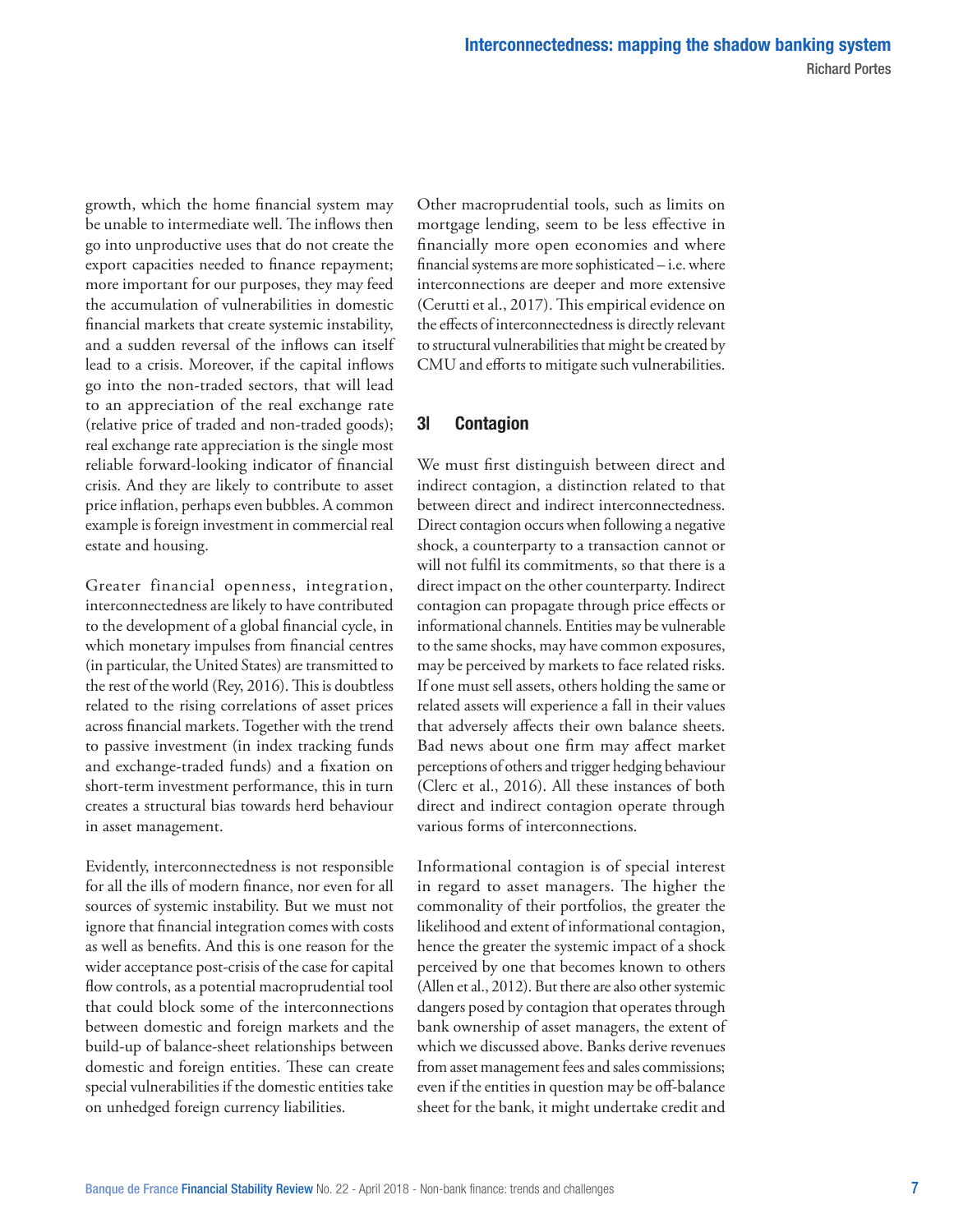liquidity risk in respect of the asset manager that brings step‑in risk; and market perceptions of problems in the asset management entity might bring reputational risk to the bank.

We note at this stage that conventional bank stress tests miss much if not all of these contagion effects, direct as well as indirect. But there is evidence that the second‑round or feedback effects of a shock to an entity, operating through contagion, are considerably greater than those of the initial shock. In an agent‑based model, Bookstaber et al. (2014) find that it is the "reaction to initial losses rather than the losses themselves that determine the extent of the crisis". And because shadow banks are typically not individually as important systemically as large banks, their systemic importance derives from their interconnectedness and the contagion they can create.

# 4| Where are the risks?

Different risky shadow banking activities concentrate in different segments of the shadow banking sector (ESRB, 2017). We find liquidity transformation mainly in real estate funds and bond funds. Maturity transformation is particularly great in bond funds. Leverage is highest in real estate funds and hedge funds. And since asset managers have corporate bond funds and increasingly do direct lending to non‑financial corporations, they undertake classic risks associated with credit intermediation.

There are more specific shadow banking risks, some of which are not yet well understood. One particularly opaque form of interconnectedness is the synthetic leverage created by use of derivatives. We now have the data to trace the interconnections, but the true extent of leverage created in this way is very hard to quantify in a form that gives comparability to conventional leverage. We do not even have a common definition of synthetic leverage at a global level. But ESRB (2017) clarifies it somewhat: "Synthetic leverage is a specific form of leverage which differs from financial leverage in so far as it does not involve outright borrowings. Leverage can be created synthetically by generating unfunded exposures through derivative instruments which do not fully show up on the balance sheet, thus allowing a financial institution to control a larger amount of exposures with a smaller amount of invested capital." The risks are the same as with conventional leverage created through borrowing.

Another growing risk in asset management, particularly important for real estate and bond funds, is the rising share of assets in "redeemable funds", coupled with a trend decline in their liquid assets and portfolio shifts towards longer maturities ("search for yield"). Many now have redemption gates, but they have seldom been tested on a wide scale, and again interconnectedness might amplify the effects of doing so.

Perhaps the two most important examples of interconnections in the shadow banking sector are the repo markets and the central counterparty (CCP) set of entities. Much of the volume of activity in the repo markets is transactions between shadow banks and banks. Seizures in the repo markets are recognised to have been a key factor in the contagion observed after the failure of Lehman Brothers. The stated objective of CCPs is to reduce the likelihood of systemic risk arising from the failure of one counterparty and resulting chains of failure because of interconnectedness. But the size and complexity of the CCP sector and some of its individual entities, the inherent concentration risk, give cause for concern. Hence the authorities have rightly put considerable effort into designing rescue and resolution procedures for CCPs. Fortunately, they have not yet been tested.

Stress tests have not yet been applied in the shadow banking sector. We might think this a glaring omission on the part of the regulators, but the weaknesses of stress testing in the conventional banking sector suggest that it will be difficult.

Even the most sophisticated stress tests applied to banks do not take account of direct contagion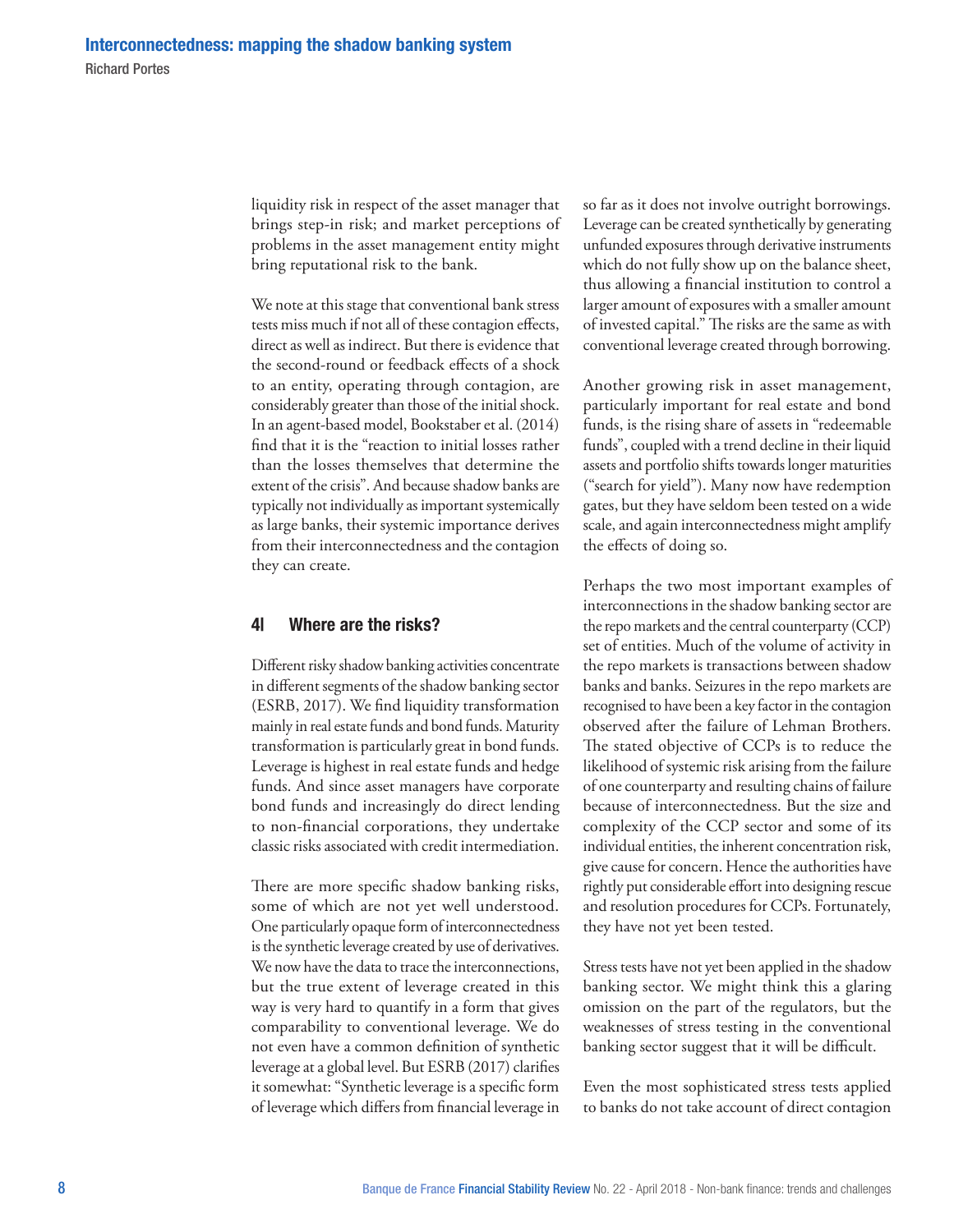through exposures, nor of indirect contagion through deleveraging and fire‑sale externalities. In the stress tests, the banks are passive, so the proxy for feedbacks is to increase the severity of the shocks (adverse scenario). This can be taken to the point of apparent absurdity. Cross‑border effects are typically ignored – e.g. a bank in the jurisdiction of country A may have a major subsidiary in country B, but the stress test for this bank will focus on impact of change in macro conditions in country A. There is no attempt to incorporate the shadow banking system into bank stress tests, much less to stress test the shadow banks. In short, it is difficult to see how stress tests as currently carried out can be useful in assessing system‑wide vulnerabilities.

# 5| Data

We have granular data on bank exposure to shadow banks (used in Abad et al., 2017). As yet, however, we do not have such data on the exposure of shadow banks to banks. Data that have been generated in response to the requirements of the Alternative Investment Funds Directive are in the hands of the national regulators, of which several have been dilatory in transferring them to the European Securities Markets Authority (ESMA). So there is as yet no such unified database which could be used by EU-level regulators or academic researchers. Impatience is justified, because these are granular data on the holdings of alternative investment funds, which will illuminate their interconnections with the rest of the financial system.

The role of academics here is important. These are "big data". Manipulating them and bringing out patterns, formulating appropriate models for empirical work and deriving results, all require the time and skills of experienced researchers. They may also be commercially sensitive, so it would not be possible to open them up to the private sector. But the possibilities have been illustrated by the success of collaborations between academics and staff from ECB and national authorities that have given rise to several papers recently published in the *ESRB Working Paper Series*. These use data generated by EMIR (European Market Infrastructure Regulation) reporting requirements. The data are collected by the ECB for every derivatives transaction effected within its jurisdiction. The research issues addressed include: "How is interest rate risk allocated within the banking sector and across other sectors?"; analysis of counterparty networks (interconnections!) in the centrally cleared interest rate derivatives markets in the EU; and measuring the systemic impact of a global adoption of multilateral portfolio compression in the EU over-the-counter (OTC) derivatives markets (interconnectedness, often explicitly in networks). These papers illustrate the tremendous potential payoffs offered by the availability of these data. The more recent Securities Financing Transactions Regulation will also generate data that can be used to understand the interconnections among banks and shadow banks in securities lending and repos.

This will enable us to map the shadow banking sector, i.e. to document and analyse interconnectedness. This work is essential to advance our understanding not only of shadow banking, but also of the overall environment within which CMU is to progress.